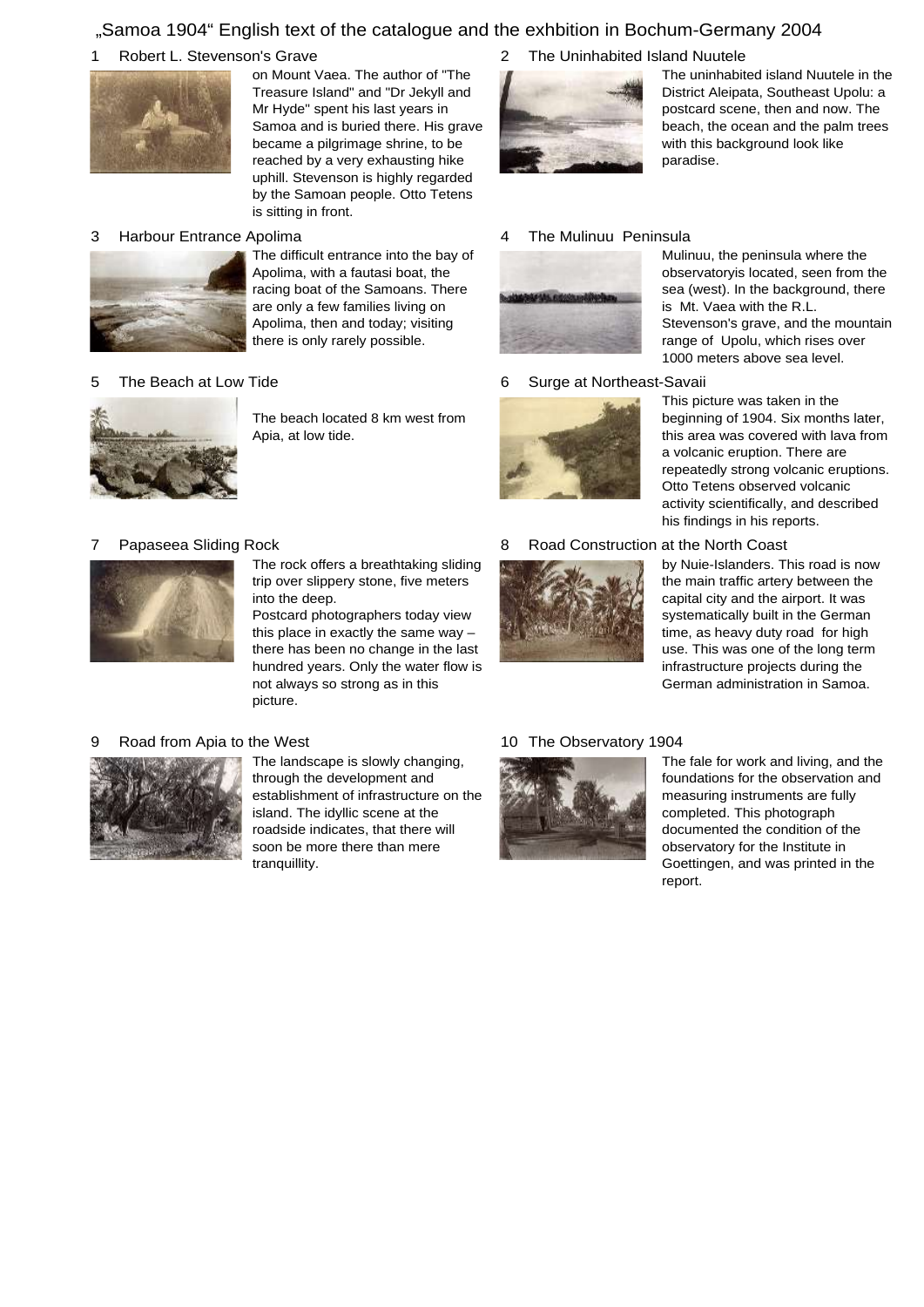## 11 At a German Plantation 12



Most of the plantations in Samoa were big farms, because the German government wanted to prevent that a large number of small settlers came to Samoa. In this way, commercial interests could be better coordinated.

### 13 German Cannon Ship Adler 14



The ship was destroyed in the cyclone on 15 March 1889 (original photo by AJ Tattersall), it had been deployed for battle with British and American ships. The storm prevented the war, destroyed the fleets and lead to the signing of the Treaty of Berlin 1889 in peaceful agreement. A symbol.

#### 15 The Construction of the Fale 16 16



Tetens, Head of the Observatory, in September 1902. It was unusual that a European used the Samoan building style for his house. He documented in detail the building of his fale – now an important historical documentation of a disappearing craft.

The living room and office of Otto

### 17 Staff Members and families of the Observatory 18



next to the Observatory compound, showing the. traditional building shape. The roof, made of special sugar cane thatch, protects from the rain and cools the house - an ideal building material for the Samoan climate, which has now been inadequately replaced by modern building material.

- in their Meeting Fale at Mulinuu,

#### 19 . Kava Ceremony



Kava is poured with the strainer into the cup. The brew made from the roots of this plant with the scientific name Piper methysticum Forst, is a still widely used, mildly tranquillising beverage.

## 12 The Harbour Bay of Apia



The harbour bay of Apia at low tide, an empty, quiet bay – with the wreck of the Adler, 10 years old. Trading ships anchored in this bay, to be unloaded by boats. In the background, the cape of the peninsula Mulinuu can be seen, the location of the Apia Observatory.

Seismograph Shed



The shed for the seismograph at the Mulinuu Observatory. This simple technical building was dressed up as Samoan longhouse, to blend into its surroundings.

### 16 The Samoan Governing Council 1904



On the back of the picture, this picture is called "The Samoan District Assembly 1904". In the middle Mataafa Iosefo, in the background Tamasese, at the right Lauaki: the three most important political leaders of Samoa in those days. This Fono (Council House) was located almost exactly at the same place as the modern Parliament Building today.

#### 18 The State Throne of Mataafa,



his official seat. In the background the certificate from Emperor Wilhelm II, and other objects: a statue of Mary ( Mataafa was Catholic) and a picture of Pope Leo XIII, a briefcase behind him, in front of him a looking glass. At the right side the orator Lauaki, with a fly whisk, in the front Mataafa's kava bowl.

#### Young Samoan women



Traditional cloths and weapons shown

### - 2 -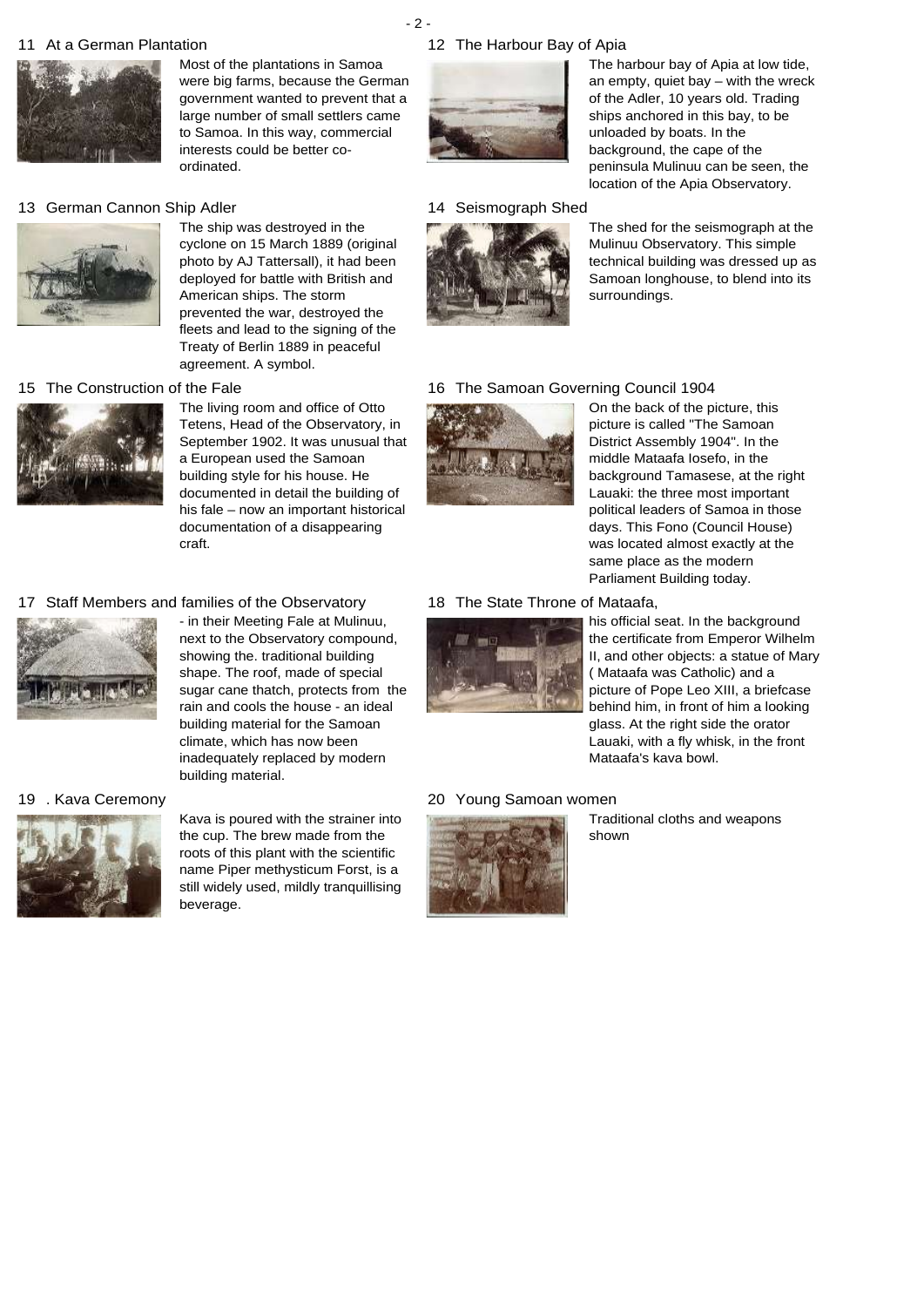## 21 Women in "Modern" Clothes 22



At the right, the wife of the orator chief Lauati, who was later deported by the Germans and never saw his home again – he died 1915 on his return journey. There is no other known picture of Lauaki's wife. The clothes reflect the ideals of the missionaries of the way to "civilisation".

## 23 Formal Head Dress 24



The formal head dress for the kavaceremony requires much preparation.

### - 3 - 22 Souvenirs



Folcloristic and at those times popular souvernirs for Europeans shown.

## 24 A Fine Mat is Made



In many months of work, one of the most important cultural objects of Samoa is created, the fine mat. Fine mats are passed on as family heirloom over generations, and are a gift of prestige for weddings, birth celebrations or funerals. Often, fine mats have their own history and a name

26 Mataafa Iosefo in his Official Fale in Mulinuu.



A very personal photograph of the man who was the highest representative of his people at the beginning of the 20th century, and who was very skilful in establishing good relationships with the Germans. His opponent, Governor Solf, fell in with many of his suggestions.

# 25 Fibre Objects 26



A Samoan woman weaving plant fibre objects. These items were partly made for own use, but especially as souvenirs for the Europeans: Already around 1900, this provided a flourishing business for the Samoan people.

# 28 Chief's Son in Dancing Costume



On his head, he is wearing the typical ornament for festive occasions, such as a ceremonial kava-ceremony

### A District Representative



"The representative of a Samoan district in his official attire" – this is the note on the back of the photograph.



The orator chief has the responsibility to give important speeches. In the hierarchical ranking, he stands below the High Chief. One of his emblems is the "fue", laying over his shoulder, a whisk made of horse hairs or coconut fibre strings.

### 29 Chief from Savaii 30



In traditional clothes and posture, in front of the Village Meeting Fale. The traditional decorative necklace he is wearing is still a favourite with the Samoan people. The siapo cloth, beaten from plant bark, is draped artistically around the body.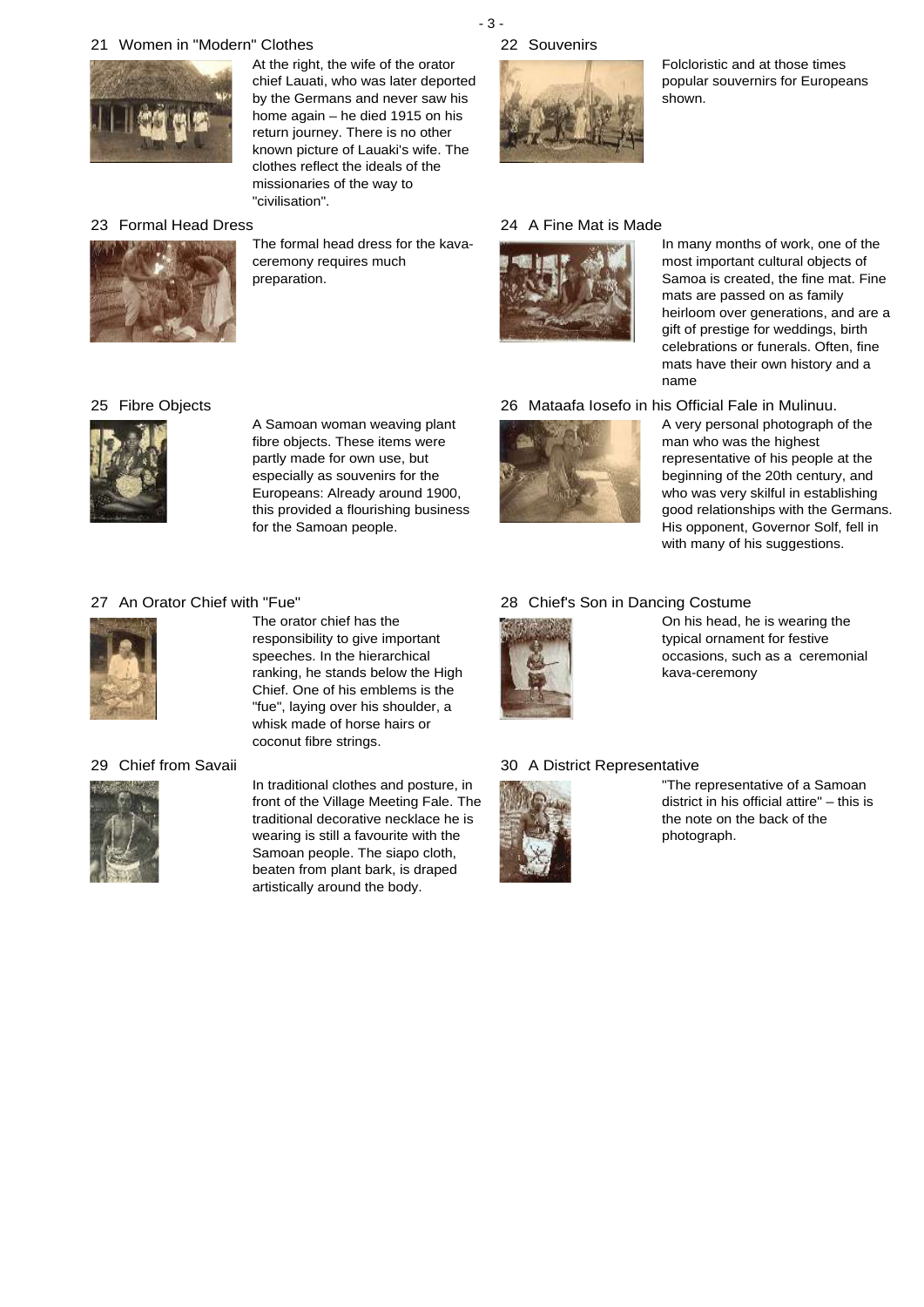## 31 Young Samoan Woman 32



- holding an old war weapon. This type of picture must have been a photography "fashion" in the colonial times. Here, Tetens is imitating his professional colleagues

33 Ship models



from many regions of Oceania were part of the repertoire

#### 35 Samoan District Representative 36



- with his much younger wife and family. The picture looks posed, but still gives a lively impression because of the direct eye contact with the viewer.

## 32 Model ships

- 4 -



34 Samoan Boxing



Samoan boxing – posed by two young sons of chiefs.

### Indentured Labourers of the DHPG



At the beginning of their journey back home to the Bismarck Archipelago, on the ship in Apia Harbour. (DHPG stands for "Deutsche Handels- und Plantagengesellschaft – German Trade and Plantation Company"). The portraits of these striking faces in the harsh light of noon show people marked by their work, not the merry inhabitants of Samoa from other pictures.

#### 37 Melanesian Workers 39 39 The Supreme Court in Apia



A typical picture for ethnological studies in those days. Germans had brought these labourers to Samoa, for work on the plantations. The people on the picture were positioned in different poses to reveal their physical build.

### 40 The Planter's Family and their Visitors 41



The title picture of the Samoa 1904 Exhibition shows the European way of life in Samoa. It was characterised by good income, pleasant climate, social activities and special lifestyle.



The building still exists today; until 1993, it was the seat of the Government of Samoa, and still houses the Supreme Court and the Ministry of Justice. It is one of the last original wooden buildings from the German time. Urgent action would be necessary, in order to preserve this building. But up to now, nobody has agreed to pay the costs.

### 41 Farewell to the Visitors



The Sunday visitors on the plantation, a follow up to the picture above. This photograph shows the details of the lifestyle of the European inhabitants of Samoa, at least of the wealthier class depicted here, the plantation owners.

### built for collecting Europeans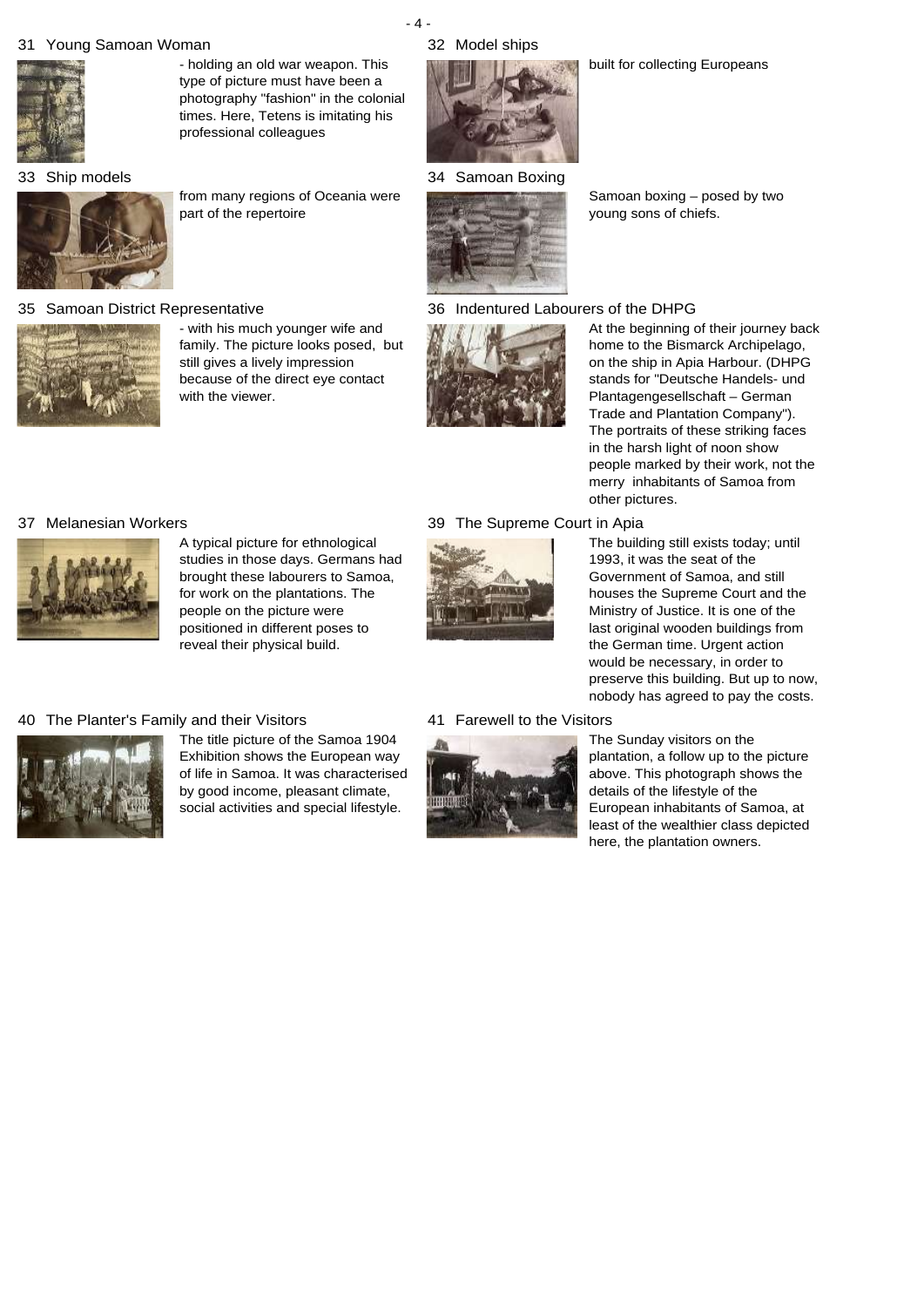## 42 At the Vailele Plantation 43



"A party of white people, half casts and full-blooded Samoans" is written on the back of the picture. In the background right, the photographer Otto Tetens himself.

The American Consul in Samoa, George Heimrod. He came to office after the Berlin Treaty of 1899. West Samoa became a German colony. Heimrod, who was of German descent, had good relationships with

the Germans.

### 44 The American Consul 45



### 46 Government Officer and the state of the 47



The government officer Haidlen with two sons on the Veranda of his house. Otto Tetens met him already on the first day of his arrival (see entry in his diary 1902) Being the best expert on the local landscape, Haidlen gave him the advice to establish the Observatory at Mulinuu.

### 48 Living Room of a Planter Family 49



This picture shows the lifestyle of the Germans in the tropics. The clotheswere according to the dress code from home. The furniture reflects the longing for German middle class way of life.

### 50 Jubilee Hall in Malua 51



An magnificent church of the LMS (London Missionary Society) in Malua, 15 km west of Apia, still very impressive and almost not changed.

### 52 Hospital for Chinese Workers 53



Hospital ward for Chinese labourers on Samoa. The DHPG ( gErman Trade and Plantation Company) brought especially Chinese people for the work on the plantations to Samoa. Therefore, it also was necessary to offer them medical services, and own hospitals were created.

### Planter and his Family, Upolu



### The Consul and his Daughter



### 47 Franz Linke, the Successor



whole Oceania. Next to him his daughter, who accompanied him to Samoa; she later became the wife of Otto Tetens. In 1905, Franz Linke became the

Photographs on the Veranda were a

popular way of showing the atmosphere in the tropics. The composition of this picture calls to mind the scenarios by the photo

The American Consul with his daughter Dorothea in his Office, richly decorated with collections from

studios in Apia.

successor of Otto Tetens at the Observatory. He was a totally different type of scientist, an efficient meteorologist, orientated towards high quality results, but he immediately had the Samoan houses replaced for "more solid and suitable" German wooden buildings.

"Competition of the Carnivores against the Vegetarians" ( note on the back of the picture). Otto Tetens,

in the front left, was a firm

### 49 Picnic Carnivores -Vegetarians



### 51 School in Magiagi Vaisigano



## 53 The Building of the "OutHouse"



The introduction of an education system was part of the activities of the German Governor, who developed far-sighted programmes in Samoa. He established a legal system and administration structures which are still founding elements in Samoa today.

vegetarian. The clothes of the group were also provoking for that era.

For the observatory in Mulinuu, the little special comfort for the European member. Especially beautiful on this photograph, in the soft light of the misty sky, are the two playing children at the edge of the pathway – the folds of the robe of the boy left is pittoresc draped.

- 5 -